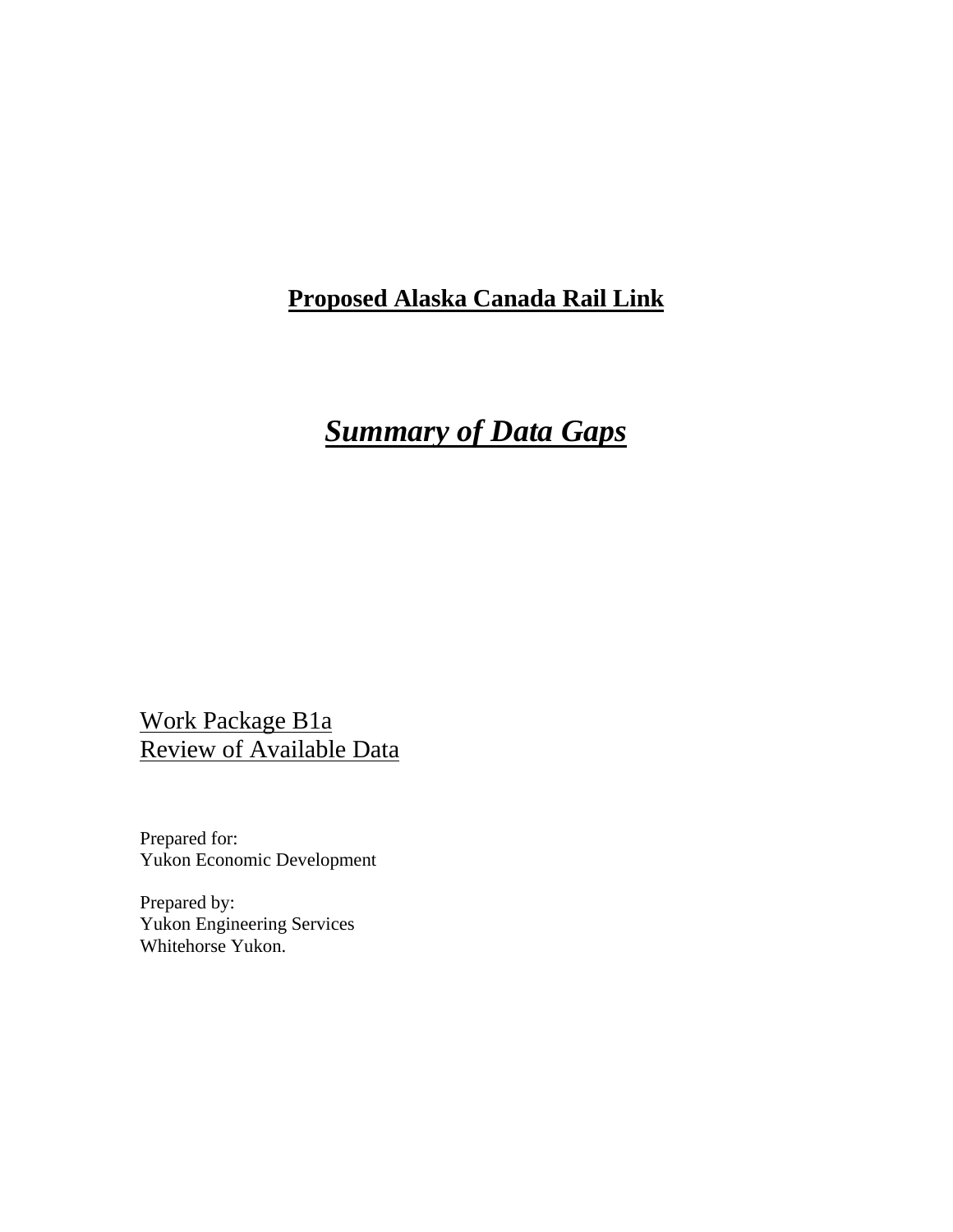# **Introduction**

Yukon Engineering Services has been retained to investigate available information with respect to the proposed Alaska Canada Rail Link along the Eastern and Western British Columbia sections of the proposed routes. The searches have turned up good results in areas that have seen highway construction or have been studied in the past for mineral exploration. Areas with little or no history of construction or exploration have very limited data available. Amount of available information depends on the route of the railway, and the history of activity along that route.

# **Methodology**

Yukon Engineering Services Inc has investigated the available information with respect to available geotechnical, geological and hydrological information. Sources of this information have been:

- Government of Yukon, Energy Mines and Resources Library
- Trans Canada Pipelines
- EBA Engineering Consultants
- University of British Columbia Geological Library
- University of Alberta Library
- Natural resources Canada
- Public Works Canada
- British Columbia Government-Ministry of Transport
- University of Alaska Library
- General Searches on the Internet

The above sources were searched using place names, key words, and coordinates for available documents and the search results were sorted by applicability for inclusion. The sorted documents were then tabulated in a spreadsheet bibliography and posted to the feasibility study website.

## **Results**

### *General*

The office of Representative Jeannette James of Juneau Alaska investigated a railroad / transportation / utility corridor and a report is available of the findings. The office of Alaska Senator John J Cowdery conducted a similar exercise, which is also available. Both reports gathered previous studies as well as newspaper reports pertaining to the project. The Cowdery document also included notes from the Alaska Canada Rail Conference held in Juneau in January of 2004. Previous studies include a survey done in 1942 by the U.S. War Department, the Yukon Railway Study by Canadian Pacific Consulting in 1975 and the Yukon Railway Feasibility Final Reconnaissance Report by Canadian National Railway, June 1969.

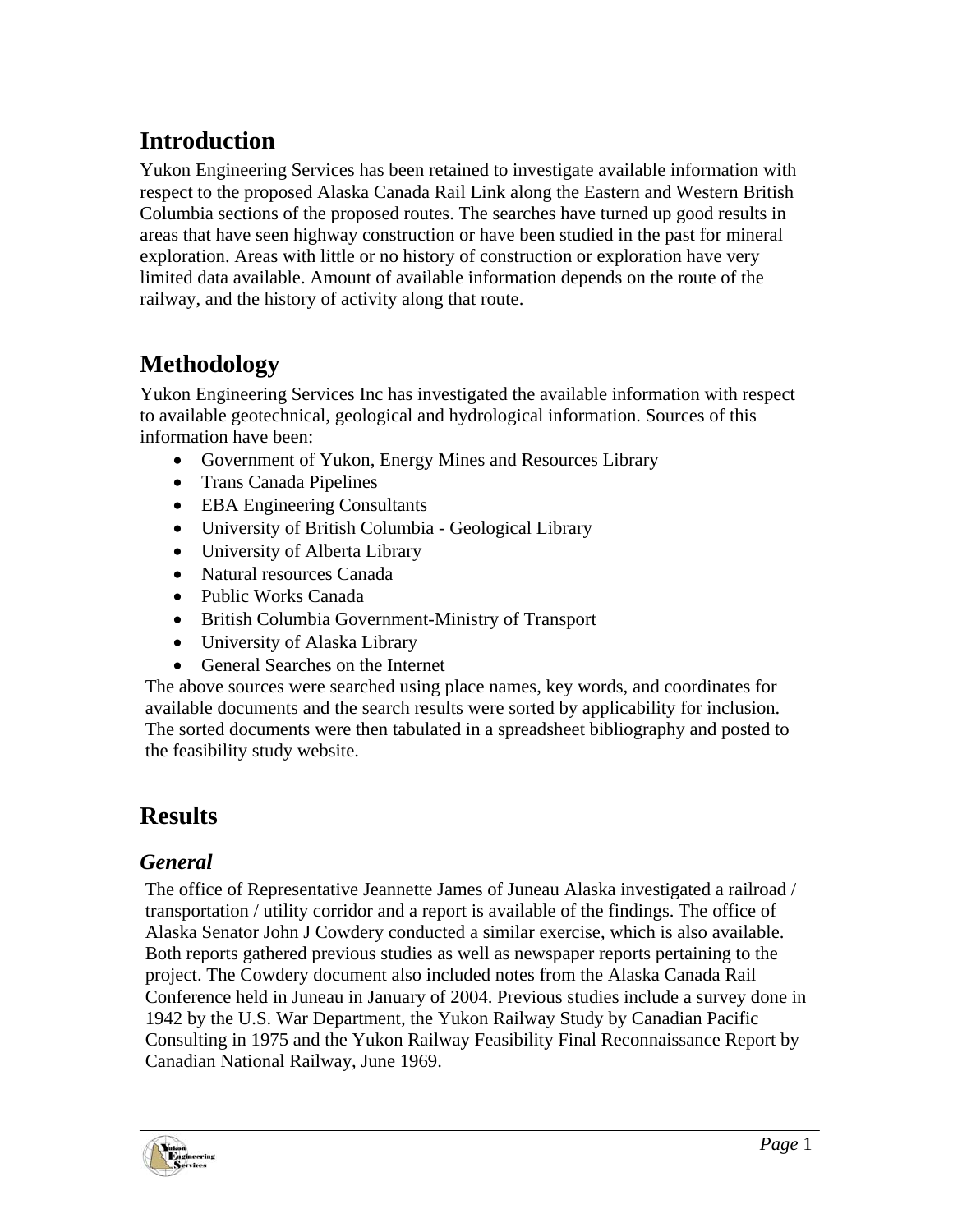### *Alaska Highway Route*

This route leaves the BC - Yukon border near Watson Lake, Yukon and follows the Alaska Highway to Fort Nelson BC where it ties to the Existing BC Rail Line. This route has significant information available. The history of construction and maintenance of the Alaska Highway has created detailed information since the construction of this highway in 1942. Public Works and Government Services Canada holds highway construction and maintenance information for this section of the Alaska Highway.

 Perhaps the most valuable to the Rail Project are the studies undertaken by Westcoast Transmission to construct the Alaska Highway Pipeline in the late 1970's. Much of the information compiled under this study was consolidated into a document called the "Geotechnical Atlas". This document is held by Trans Canada Pipelines Ltd. For areas that the Alaska Canada Rail Link will depart from the Alaska Highway Right of Way or the Foothills Pipeline Right of Way the available information will get sparser. The further the rail goes from these routes the less detailed the information gets.

#### *Western Hwy37 Route*

The rail will leave the BC – Yukon border near Watson Lake. The route will follow the Stewart – Cassiar Highway #37 to Dease Lake, where it joins an unfinished railway grade to the current terminus at Chipmunk.

Very limited information is available for the southern off-highway section of this route. The Geological Survey of Canada has investigated the area to a small extent, and has defined the geology of the area very generally. Mining companies and educational institutions have investigated the area with localized studies, and hydro electric projects have compiled some hydrological information. No information that must have existed during the initial uncompleted grade construction became obvious, likely due to the amount of time that has passed since construction began.

Significant data is available for the highway section of this route. British Columbia Government Ministry of Transport has a large part of this information; however, deviation from the highway corridor results in less data available.

### *Sifton Pass Route*

This route leaves the Yukon Border near Watson Lake and travels South East down the Rocky Mountain Trench to Fort St. James. Very little data was found regarding this route, due to the lack of activity in this area. The 1944 Report of the US Army Department of War is probably the most significant of these reports. There is some localized geological information.